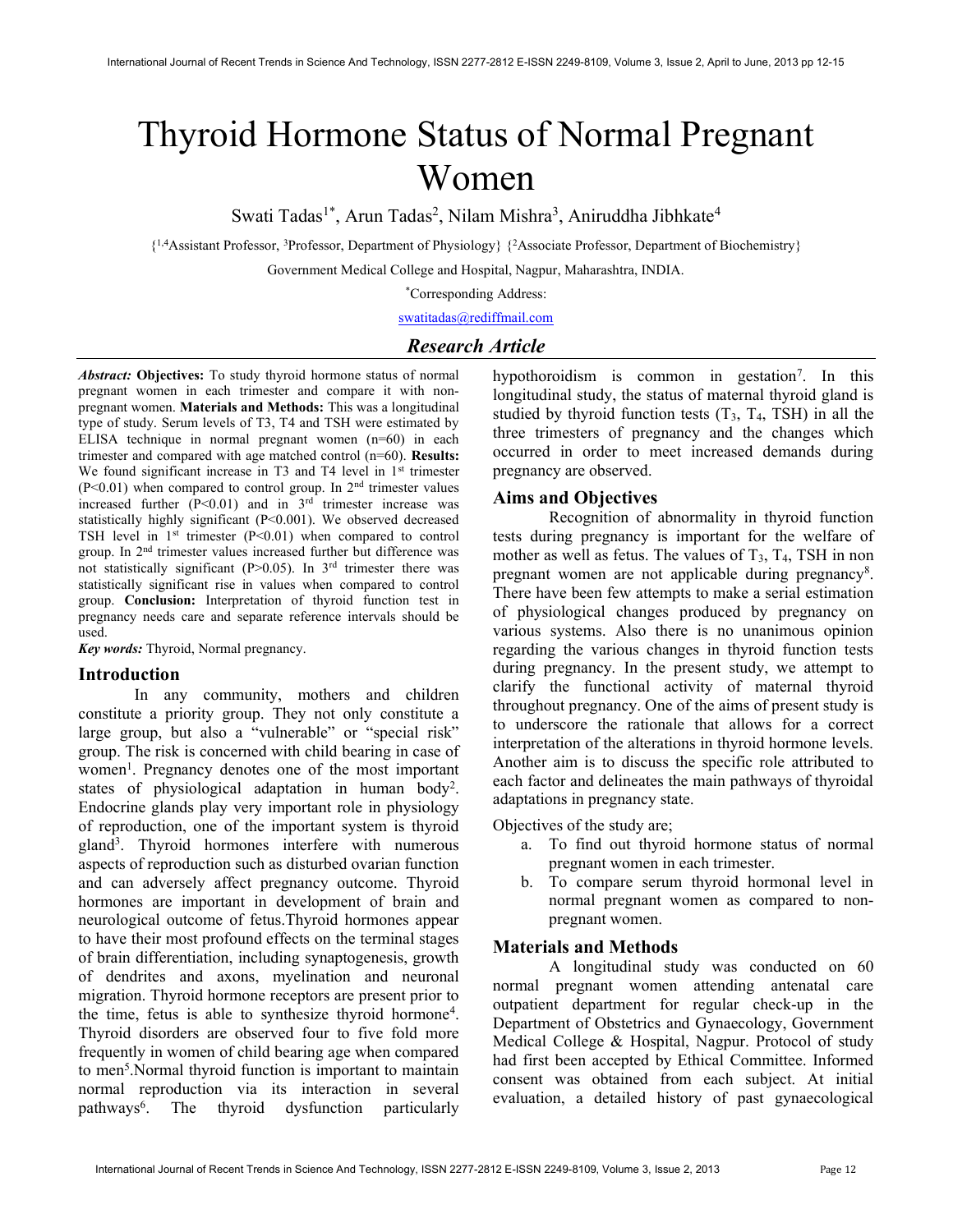events was obtained. A detailed history of thyroid related past events was also recorded. Each subject was examined for presence of thyroid enlargement or other signs of thyroid disease. Inclusion and exclusion criteria for subjects are given below.

#### Inclusion Criteria

- 1. Age : 18 30 years
- 2. Apparently normal, healthy, primigravida attending ANC Clinic at GMC, Nagpur.
- 3. With known date of last menstrual period.
- 4. Ready to attend ANC Clinic regularly till delivery.

#### Exclusion Criteria

- 1. History of thyroid disease or therapy, having palpable goiter or with evidence of thyroid abnormality.
- 2. Diabetes mellitus, hypertension or other metabolic disorders, cardiac disease, carcinoma, infection.

Age matched 60 non-pregnant healthy women with reliably known clinical history formed a Control group. Three serial blood samples were collected from each pregnant woman once in each trimester. Average period of sample withdrawal was for  $1<sup>st</sup>$  trimester 8-10 weeks, 2nd trimester 18-20 weeks, 3rd trimester 32-35 weeks. An effort was made to obtain a sample early in pregnancy and for this purpose, patients who came for pregnancy confirmation in Gynaecological OPD after single missed period were included. Before withdrawing blood, gestational age was calculated from last menstrual period and uterine size.Approximately 3 ml fasting blood sample was collected by observing due norms from each subject and control. Total  $T_3$ , Total  $T_4$  and TSH were estimated by ELISA method in the Department of Biochemistry, Government Medical College, Nagpur. **Dropouts** 

- 1. Two subjects were excluded from the study that could not complete gestation because of miscarriage.
- 2. One subject could not be followed up.
- 3. One subject was diagnosed as hypothyroid after first sample evaluation.

All dropouts were replaced by other subjects in due course of time.

## Statistical Analysis

Results were expressed as mean  $\pm$  SD. Statistical analysis of data was performed using one way analysis of variance (ANOVA) followed by Tukey's post-hoc test. Two tailed P values were used throughout and the P value less than 0.05 were judged statistically significant. Statistical calculations were done by using Graph Pad Prism, Version 3.02.

# Observations and Results

The biochemical parameters of thyroid function, expressed as mean values per trimester of gestation are given in tables.

Table 1: Total triiodothyronine levels in three trimesters of

| pregnancy        |                   |           |  |
|------------------|-------------------|-----------|--|
| Group            | $T3$ (ng/ml)      | P value   |  |
| Control          | $0.962 \pm 0.116$ |           |  |
| First trimester  | $1.283 \pm 0.257$ | P < 0.01  |  |
| Second trimester | $1.437 \pm 0.18$  | P < 0.01  |  |
| Third trimester  | $1.499 \pm 0.149$ | P < 0.001 |  |
| One way ANOVA    | $F = 102.4$       | P < 0.001 |  |

Values are mean  $\pm$  SD, n(Number of subjects or controls) 60 in each group ; df=3,236 one way ANOVA followed by tukey's post hoc test

Mean values of total triiodothyronine levels in three trimesters of pregnancy are shown in table 1. We found significant increase in T3 level in first trimester, when compared to control group  $(P<0.01)$ . In second trimester, values increased further  $(P<0.01)$  by 12%. In third trimester, increase was statistically highly significant (P<0.001). Thus we observed a rising trend of T3 levels throughout pregnancy.

Table 2: Total Thyroxine Levels in Three Trimesters of Pregnancy

| Group            | $T4(\mu g/dl)$    | P value   |
|------------------|-------------------|-----------|
| Control          | $7.828 \pm 2.222$ |           |
| First trimester  | $10.28 \pm 0.841$ | P < 0.01  |
| Second trimester | $10.59 \pm 0.809$ | P < 0.01  |
| Third trimester  | $10.95 \pm 0.642$ | P < 0.001 |
| One way ANOVA    | $F = 71.79$       | P < 0.001 |

Values are mean  $\pm$  SD, n = 60 in each group ; df=3,236 one way ANOVA followed by Tukey's post hoc test.

Table 2 shows mean values of total thyroxine levels in control as well as in study groups. Levels of T4 increased in first trimester, when compared to control group  $(P<0.01)$ . In second and third trimester, there was significant  $(P<0.01)$  and highly significant  $(P<0.001)$ increase observed respectively. Sharp rise in T4 level was observed in 1st trimester, followed by gradual rise in second and third trimester.

Table 3: Thyroid stimulating hormone levels in three trimesters of

| pregnancy        |                   |           |  |
|------------------|-------------------|-----------|--|
| Group            | TSH (µIU/ml)      | P value   |  |
| Control          | $1.843 \pm 0.655$ |           |  |
| First trimester  | $1.296 \pm 0.467$ | P < 0.01  |  |
| Second trimester | $1.913 \pm 0.684$ | P > 0.05  |  |
| Third trimester  | $2.177 \pm 0.894$ | P < 0.05  |  |
| One way ANOVA    | $F = 17.13$       | P < 0.001 |  |

Values are mean  $\pm$  SD, n = 60 in each group ; df=3,236 one way ANOVA followed by Tukey's post hoc test

Mean values of TSH levels in control and study groups are shown in table 3. We observed, decreased TSH value in first trimester of pregnancy, when compared to control group  $(P<0.01)$ . In second trimester,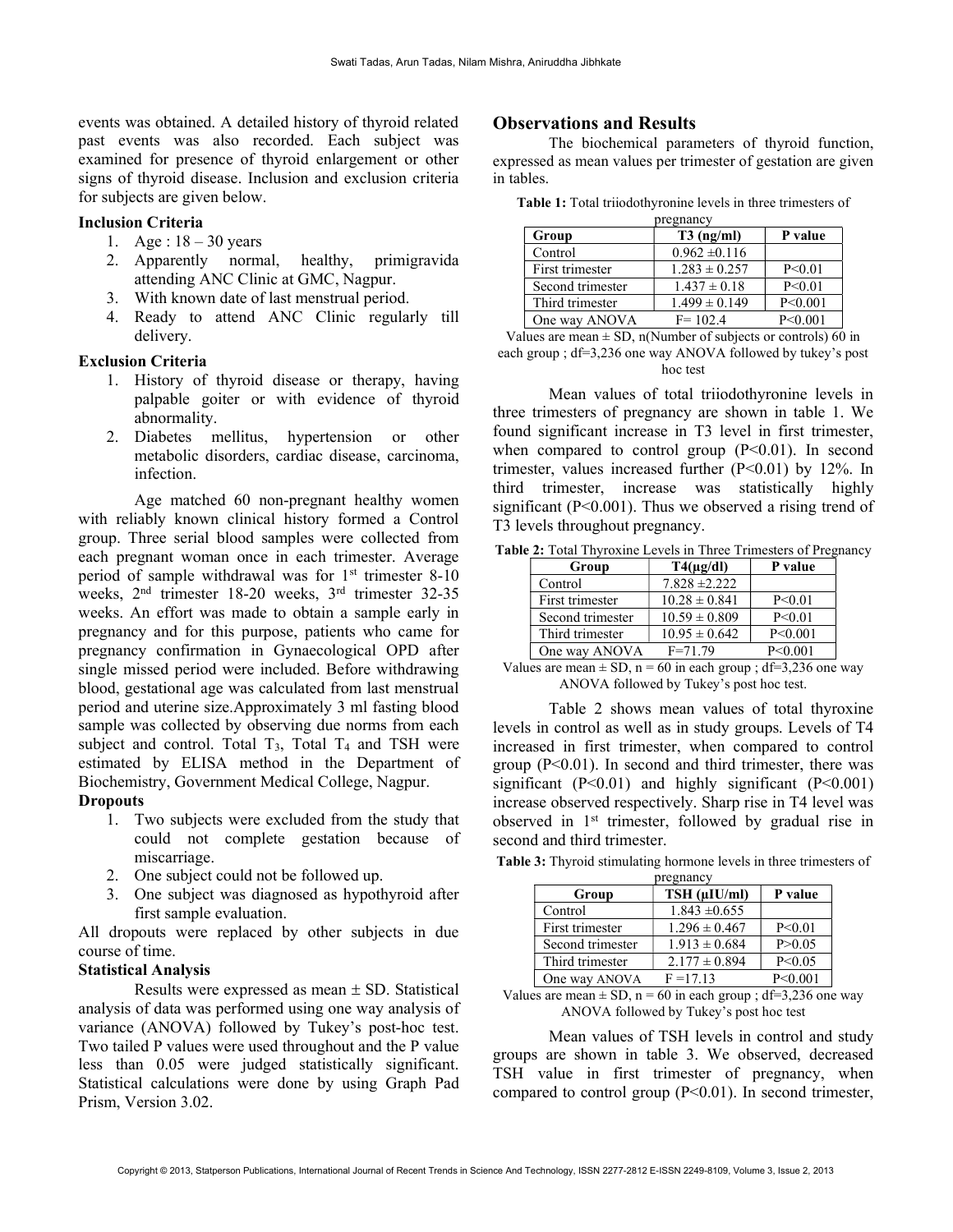values increased above control values by 4% and the difference was statistically insignificant. In third trimester, we observed a statistically significant rise in values, when compared to controls  $(P<0.05)$ . After initial decrease in first trimester, TSH value approaches control value in 2nd trimester and peaks at third trimester.

## **Discussion**

 Pregnancy constitutes a unique experimental model in humans, wherein normal thyroid is faced with multiple challenges. To meet the challenge of increased needs during pregnancy thyroid adapts through changes in thyroid hormone economy and regulation of hypothalamic pituitary thyroid axis<sup>9</sup>. In the present study, we have attempted to define the changes in maternal thyroid hormones in women without detectable thyroid abnormalities and clarify their physiological significance. The study differs from previous studies on thyroid hormone levels in normal pregnancy, primarily with respect to sample size, follow up of same subject during each trimester throughout pregnancy and geographical area. In the present study, we observed a rising trend of T3 level throughout pregnancy. These findings are in correlation with previous studies by and Glinoer D et al<sup>9</sup> Lazarus JH<sup>10</sup>and Ballabio M et al<sup>11</sup>. In the present study, we observed levels of  $T_4$  increased in first trimester when compared to Control. In second and third trimester, there was significant rise observed. These findings are supported by Guillaume et al<sup>12</sup>, Burrow GN et al<sup>3</sup> and **Lazarus JH**<sup>10</sup>. Similarly higher values were observed by Elahi S et al<sup>13</sup>, Kandakar MA et al<sup>14</sup>. It is probable that the changes in thyroid hormone during gestation relate to necessity of delivering thyroxine to the foetal cells, particularly neuronal cells<sup>10</sup>. The etiology of this increase in total circulating thyroid hormones  $(T_3 \text{ and } T_4)$ involved primarily increased concentration of plasma thyroxine binding globulin, production of Type II deiodinase from placenta<sup>15</sup> and increased demand leading to glands increased hormonal output<sup>16</sup>. . Due to their increased serum concentration it has been teachnically easier to develop assay for total thyroid hormones and these are more accurate and valid than free hormone assay. In our study, we observed that in first trimester of pregnancy, level of TSH was decreased below control value of non pregnant women and this difference was statistically significant. Our findings are in correlation with the study of Guillaume J et al<sup>12</sup>, Pekomen et al<sup>17</sup>, Yoshikawa  $N^{18}$  and Krassas G E et al  $^{19}$ . In second trimester, values of serum TSH increased above control values by 4% and difference was statistically insignificant, while values were significantly increased in third trimester. These findings are coexistent with studies by Glinoer D et al<sup>9</sup>, Kumar A et al<sup>8</sup>. Decreased TSH level during 1st trimester could be due to partial

suppression of TSH due to elevation of circulating hCG level which has thyrotropic action due to structural homology between  $hCG$  and TSH molecules<sup>6,19</sup>. Increase in TSH during late gestation, generally remaining within reference range may reflect a stimulated thyroid state.

#### Conclusion

It is clear from the study that the interpretation of thyroid function tests in pregnancy needs care and separate reference intervals should be used.

#### Bibliography

- 1. Park K. Preventive medicine in Obstetrics, Paediatrics and Geriatrics. Park's Textbook of preventive and social medicine. Eighteenth Ed. Jabalpur.
- 2. Buster JE, Carson SA. Endocrinology and Diagnosis of Pregnancy.In: Gabbe S.G., Nieflt J.R., Simpson J.E. Obstetrics : Normal and Problem Pregnancies. Fourth Ed. United States of America: Elseiver ; 2002.p.3
- 3. Burrow GN, Fisher DA, Larsen PR. Maternal and fetal thyroid function. The New England Journal of medicine1994;331(16):1072-8.
- 4. Zoeller RT. Transplacental thyroxin and fetal brain development. J Clin Invest 2003;111(7):954-7.
- 5. Glinoer D. The regulation of thyroid function in pregnancy: Pathways of endocrine adaptation from physiology to pathology. Endocrine Reviews.1997;18(3):404-33.
- 6. Krassas G.E ,Poppe K and Glimoer D.Thyroid function and Human Reproductive Health .Endocrine Review,October 2010,31 (5): 702-753
- 7. Kurioka H, Takahashi K, Miyazaki K. Maternal thyroid function during pregnancy and puerperal period. Endocrine Journal 2005;52(5):587-91.
- 8. Kumar A, Gupta N, Nath T, Sharma JB, Sharma S. thyroid function tests in pregnancy .Indian J Med Sci .2003;57(6):252- 58.
- 9. Glinoer D, Nayer PD, Bourdoux P, Lemone M, Robyn C, Steirteghem A V et al. Regulation of maternal thyroid during pregnancy. J Clin Endocrinol Metab 1990;71(2):276-87.
- 10. Lazarus J H,Thyroid function in Pregnancy.British Medical Bulletin 2010;97(1):137-148
- 11. Ballabio M, Poshyachinda M, Ekins RP. Pregnancy induced changes in thyroid function: Role of human chorionic gonadotropin as putative regulator of maternal thyroid. J Clin Endocrinol Metab1991;73: 824-31.
- 12. Guillaume J, Schussler GC, Goldman J. Components of total serum thyroid hormone concentrations during pregnancy: high free thyroxine and blunted thyrotropin (TSH) response to TSH-releasing hormone in the first trimester. J Clin Endocrinol Metab 1985;60(4):678-84.
- 13. Elahi S, Laeeq F, Sayd Z, Rizvi SMH, Hyder SW. Serum thyroxine and thyroid stimulating hormone levels in maternal circulation and cord blood at the time of delivery. Pak J Med Sci 2005;21(3):325-30.
- 14. Kandakar MA, Ali MS, Kahtun M. Thyroid status of normal pregnant women in Dhaka city. Mymensingh Med J 2002;11(1):1-5.
- 15. Sparre LS, Brundin J, Caristrom K, Caristrom A, Pettersson T. Thyroid associated components in serum during normal pregnancy. Acta Endocrinol (Copenh)1982;114:298-304.